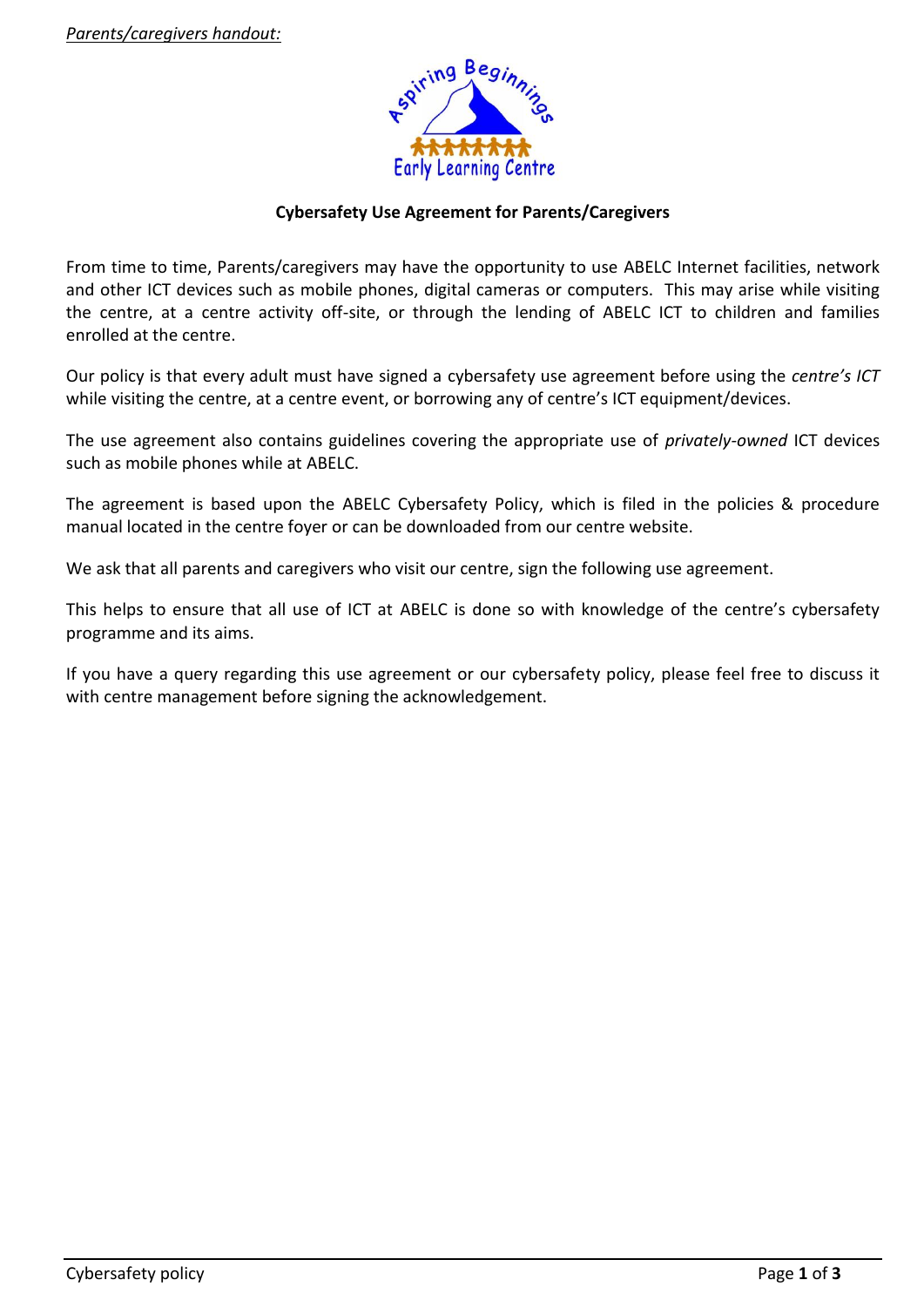#### *Parents/caregivers handout:*

#### **CYBERSAFETY RULES AND RESPONSIBILITIES**

### **What can the centre's ICT equipment be used for?**

If permission has been given to use the centre's computer network, Internet access facilities, computers and other centre-owned ICT equipment (including mobile phones) on or off the centre site, they are to be used for *centre-related activities only.*

# **Can I use my own ICT equipment (e.g. laptop, digital camera, mobile phone) at ABELC?**

You may use privately-owned ICT equipment (including mobile phones) on the centre site or at any centrerelated activity, provided that use is appropriate to the centre's learning environment.

Any images or material present or stored on privately-owned ICT equipment brought onto the centre site or to any centre-related activity must be appropriate to the centre's learning environment. This includes images and text stored on mobile phones.

# **What material or activities are appropriate to the centre's learning environment?**

The centre management should be consulted beforehand where you are unsure if particular material or a particular activity is appropriate in a learning environment for young children.

# **Can I take photographs or video at ABELC?**

The centre management must be consulted before you take any photographs, video, or any other recordings using any device while at the centre or any centre-related activity.

ABELC may ask to view any such recordings and request they be deleted.

# **What about access to, or involvement with, inappropriate or illegal material or activities?**

When using centre ICT at any time, or privately-owned ICT at the centre or at any centre-related activity, you must not:

- initiate access to, or have involvement with, inappropriate or illegal material or activities
- save or distribute such material by copying, storing, printing or uploading to social media.

### **What about passwords**?

Any passwords supplied to you should be kept confidential and not shared with anyone else.

### **Can I use email at ABELC?**

If permission has been given to use ABELC e-mail accounts, it must be done so in an appropriate and responsible manner, and only after consultation with centre management.

You must not use ABELC facilities to access or send personal email not associated directly with centre activities.

# **How is the privacy of my family's information protected?**

While using the centre's ICT equipment/devices parents/caregivers must not, unless directed by centre management, actively seek or search for information or data relating directly to other enrolled families.

# **Can I install my own software onto ABELC ICT?**

You must not attempt to download, install, connect or utilise any unauthorised software or hardware onto or with any ABELC ICT equipment.

# **What if I carry out work for ABELC on my own ICT such as my home computer?**

Any electronic files or data created or modified for the purpose of completing work on behalf of ABELC on any ICT, regardless of who owns the ICT, are the property of ABELC.

ABELC may therefore request that such files/data be returned or delivered to ABELC and/or be deleted from your personal equipment.

### **What do I do if I have any query regarding this agreement or the cybersafety policy?**

If you have any query regarding the cybersafety use agreement or the cybersafety policy you should contact the centre management as soon as possible.